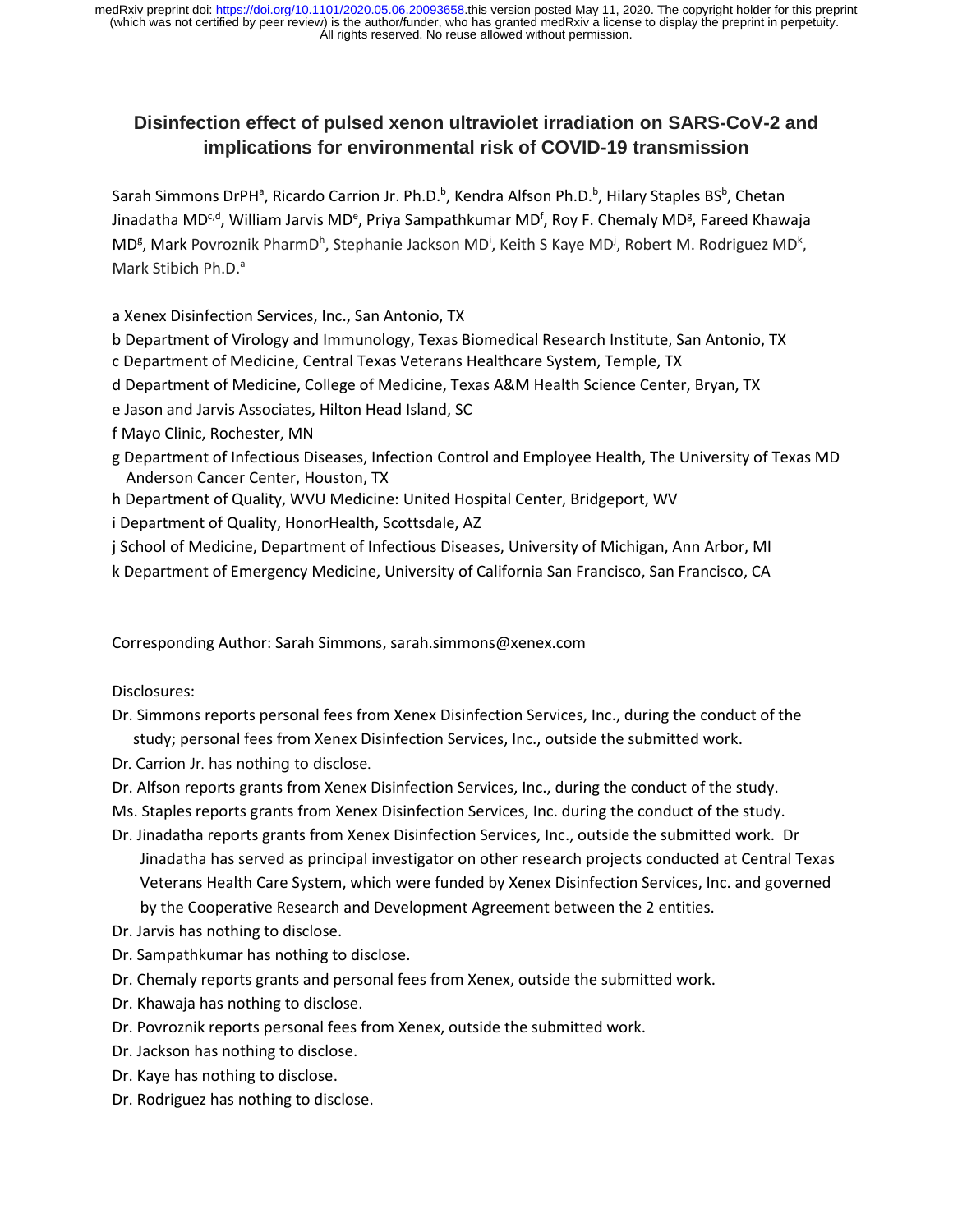Dr. Stibich reports other from Xenex, outside the submitted work; and Employee and shareholder at Xenex.

Disclaimer: The views expressed in this commentary are those of the author and do not represent any position, policy, or opinion of the U.S. Department of Veterans Affairs (VA). This work is not endorsed by the VA, was not conducted on VA premises, and hence does not constitute VA research.

# **Abstract**

Prolonged survival of SARS-CoV-2 on environmental surfaces and personal protective equipment (PPE) may lead to these surfaces transmitting disease to others. This article reports the effectiveness of a pulsed xenon ultraviolet (PX-UV) disinfection system in reducing the load of SARS-CoV-2 on hard surfaces and N95 respirators. Chamber slides and N95 respirator material were directly inoculated with SARS-CoV-2 and exposed to different durations of PX-UV disinfection. For hard surfaces, disinfection for 1, 2, and 5 minutes resulted in 3.53 Log<sub>10</sub>,  $>4.54$  Log<sub>10</sub>, and  $>4.12$  Log<sub>10</sub> reductions in viral load, respectively. For N95 respirators, disinfection for 5 minutes resulted in  $>4.79$  Log<sub>10</sub> reduction in viral load. We found that PX-UV significantly reduces SARS-CoV-2 on hard surfaces and N95 respirators. With the potential to rapidly disinfectant environmental surfaces and N95 respirators, PX-UV devices are a promising technology for the reduction of environmental and PPE bioburden and to enhance both HCW and patient safety by reducing the risk of exposure to SARS-CoV-2.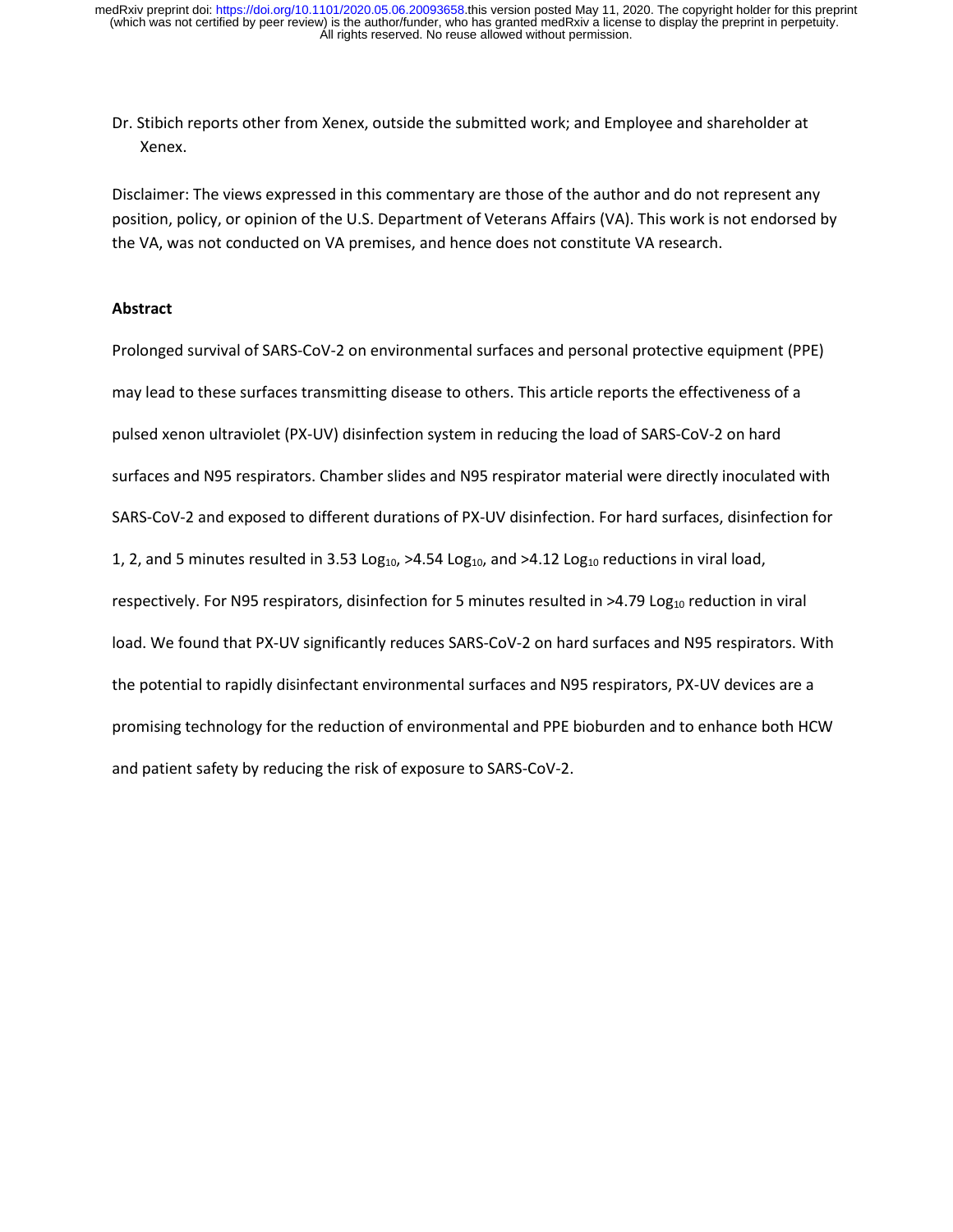# **Background**

SARS-CoV-2 infected individuals, asymptomatic carriers, and super-shedders readily contaminate the environment which may lead to transmission to other patients and healthcare workers (HCWs)  $^{1-4}$ . Shedding can come from both respiratory and fecal secretions <sup>5-7</sup>. A recent report examining the survival of SARS-CoV-2 in the healthcare environment found that 13/15 (87%) room sites sampled were positive for SARS-CoV-2 by polymerase chain reaction (PCR)<sup>2</sup>. SARS-CoV-2 has been demonstrated to survive on surfaces, such as plastic and steel, for up to 3 days<sup>8</sup>. This extensive spreading and prolonged survival opens the possibility of indirect transmission of SARS-CoV-2 from surfaces, which is consistent with data from prior coronavirus outbreaks such as Severe Acute Respiratory Syndrome (SARS) and Middle Easters Respiratory Syndrome (MERS)<sup>9-12</sup>. Infection clusters of SARS-CoV-2 have been reported, where no direct contact with an infected individual has occurred, but several persons in became infected<sup>13,14</sup>.

These and other data document that the environment poses a risk of SARS-CoV-2 transmission. . Given the fact that is it hard to ensure that manual cleaning/disinfection occurs consistently in healthcare settings<sup>15</sup> and the fact that cleaning personnel could be at increased risk of exposure to SARS-CoV-2 during their performance of manual cleaning of healthcare facilities, we sought to determine the efficacy of UV-C enhanced environmental disinfection against SARS-CoV-2.

In addition, due to acute shortage of N95 respirators and other personal protective equipment (PPE), healthcare facility personnel have been using a variety of methods (UV-C, hydrogen peroxide, heat, radiation) to disinfect and reuse these PPE<sup>16</sup>. Given that such PPE are repeatedly used by HCWs, it is important to document that such disinfection is effective in reducing SARS-CoV-2 on such PPE, so that HCWs are not exposing themselves to this virus with PPE reuse.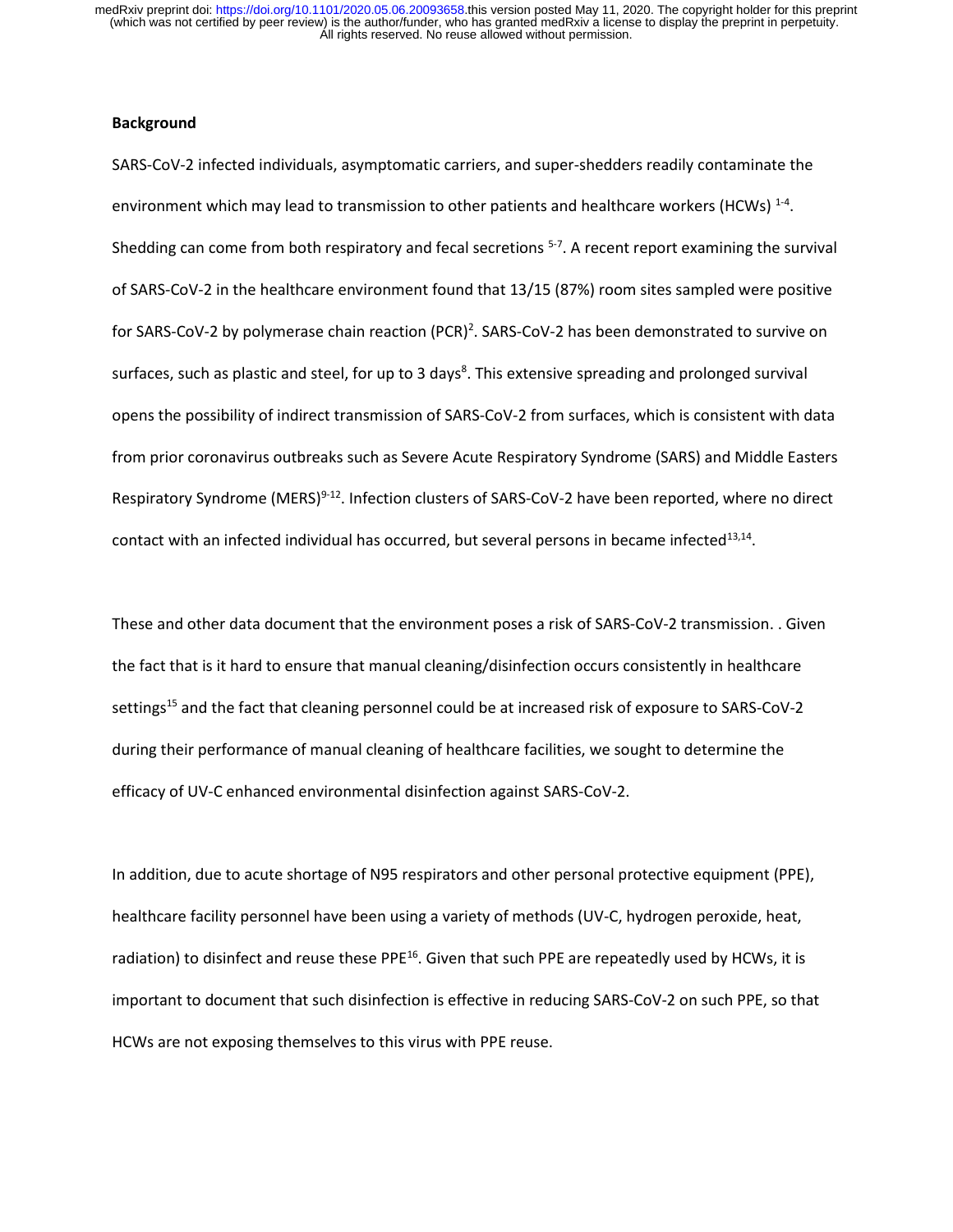Prevention of healthcare associated infections (HAIs) has been a priority before the COVID-19 pandemic and it is even more important now to prevent SARS-CoV-2 transmission to patients and HCWs. In addition, enhanced SARS-CoV-2 transmission risks exists in other settings such as nursing homes, meat processing plants, prisons and jails, schools, restaurants, and other workplaces.

UV-C has promise as a means of environmental control for SARS-CoV-2. In order to understand the potential of UV-C as a tool in the pandemic, we must first understand the effect of UV-C on SARS-CoV-2 and the necessary operating time to reduce the bioburden of SARS-CoV-2 in the environment. Here we present the results of a laboratory study assessing the efficacy of a full germicidal spectrum UV-C from a pulsed-xenon source (PX-UV) on SARS-CoV-2 on hard surfaces and N95 respirators.

### **Methods**

#### *Cells and Virus*

Vero E6 cells (VERO C1008, catalog number NR-596, BEI resources) were grown in Dulbecco's modified essential media (DMEM; Gibco) with 10% heat-inactivated fetal bovine serum (FBS; Gibco) at 37˚C with 5% CO<sub>2</sub>.

The SARS-CoV-2 working stock was generated from isolate USA-WA1/2020, obtained from BEI resources (catalog number NR-52281**;** GenBank accession number: MN985325.1). Virus was passaged one time to generate a master stock, using the following methods. Vero E6 cells were infected at a multiplicity of infection (MOI) of approximately 0.001 in DMEM containing 2% FBS in T150 flasks. Viral supernatant was harvested at 3-days post-infection when the cells exhibited 3+ cytopathic effects, and clarified by low speed centrifugation. This master stock was confirmed to be SARS-CoV-2 via deep sequencing and was stored at <-65°C in 500  $\pm$  50  $\mu$ L aliquots containing DMEM with 10% FBS. A working stock was generated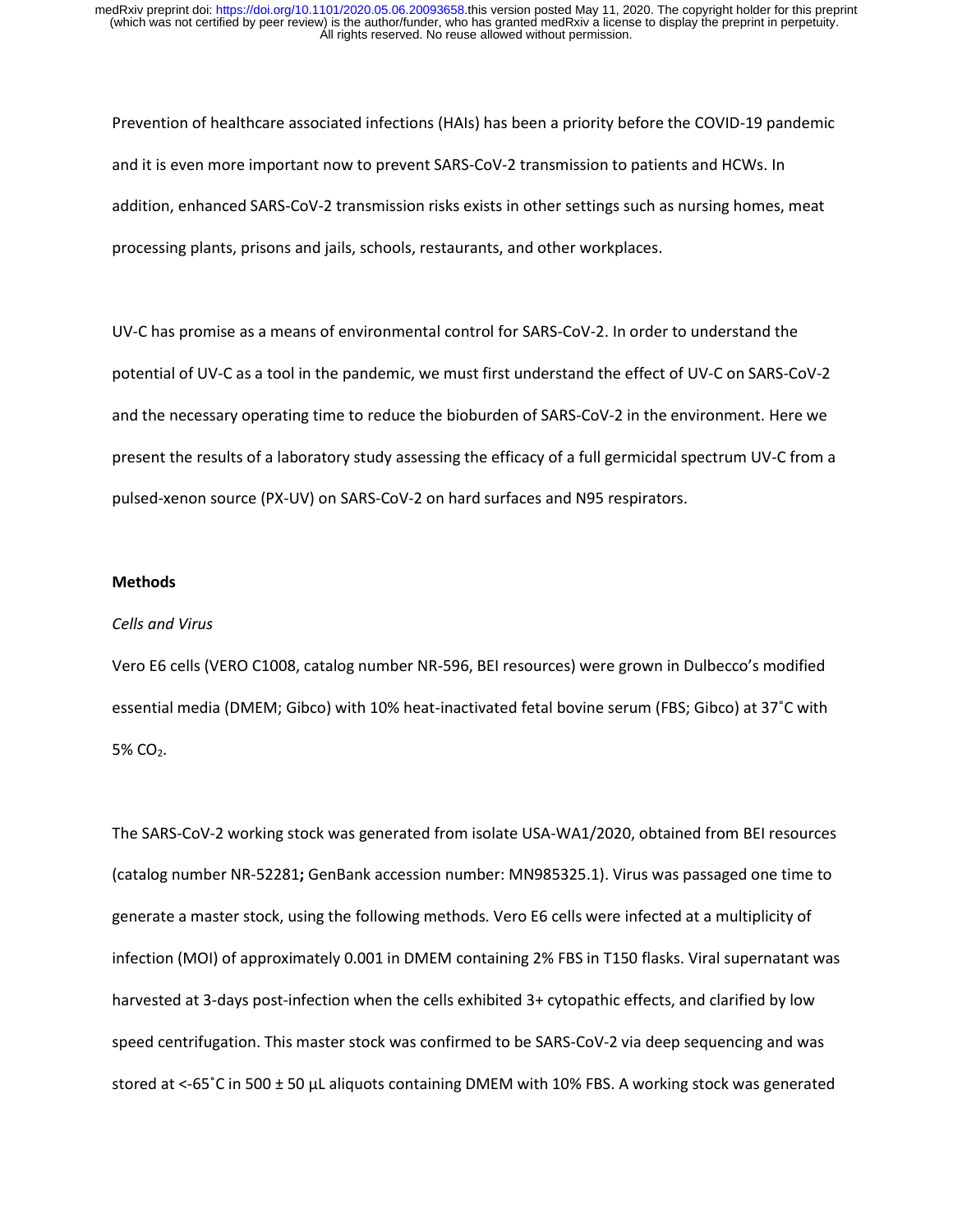by infecting Vero E6 cells at a MOI of 0.01 in DMEM containing 2% FBS, in T225 flasks. Viral supernatant was harvested at 3-days post-infection, clarified by low speed centrifugation, and further concentrated by centrifugation at 12,000 x g for 3 hours. Supernatant was removed from the concentrate and the remaining pelleted material pooled to generate the stock used in these experiments. The viral titer was determined to be 1.3 x  $10^7$  plaque forming units (PFU)/mL.

# *PX-UV Device Testing at Texas Biomedical Research Institute Experimental Design*

The procedures and processes utilized to execute the experiment were approved by Texas Biomedical Research Institute institutional review boards. No human participants were involved in this study. The experiments to test the antiviral effects of PX-UV robot model PXUV4D (Xenex Disinfection Services, San Antonio, Texas) on SARS-CoV-2 were performed at the Texas Biomedical Research Institute. Test surfaces (i.e., carriers) included a hard surface (8-well chamber slides) and a soft surface (N95 respirator, 3M Model 1860). Test surfaces were inoculated with 0.020 mL of virus, deposited in a single drop and spread with a pipette tip. Test surfaces were then dried for 55 minutes in a laminar flow hood under ambient conditions. Three carriers per test surface were harvested at time zero to determine the starting viral titer per carrier type, and stored on wet ice while PX-UV exposure occurred for the remaining carriers. There was a 30 minute difference between controls being harvested and all exposures being complete. The robot was placed 1 meter from the test surfaces. (Figure 1) Test surfaces were placed vertically to be parallel with the lamp and exposed in triplicate to the PX-UV device for the specified contact time. Chamber slides were exposed for 1, 2, or 5-minute durations and the N95 respirator carriers were exposed for 5-minute durations. (Table 1) After the exposure period, virus was immediately harvested in 150  $\mu$ L DMEM supplemented with 2% FBS. Recovered virus was stored on wet ice until processing. Recovered virus was serially diluted (100 µL was used to prepare a 1:1 dilution and 50 µL was used to prepare serial ten-fold dilutions). This material was subjected to plaque assay as described below. Viral titers were determined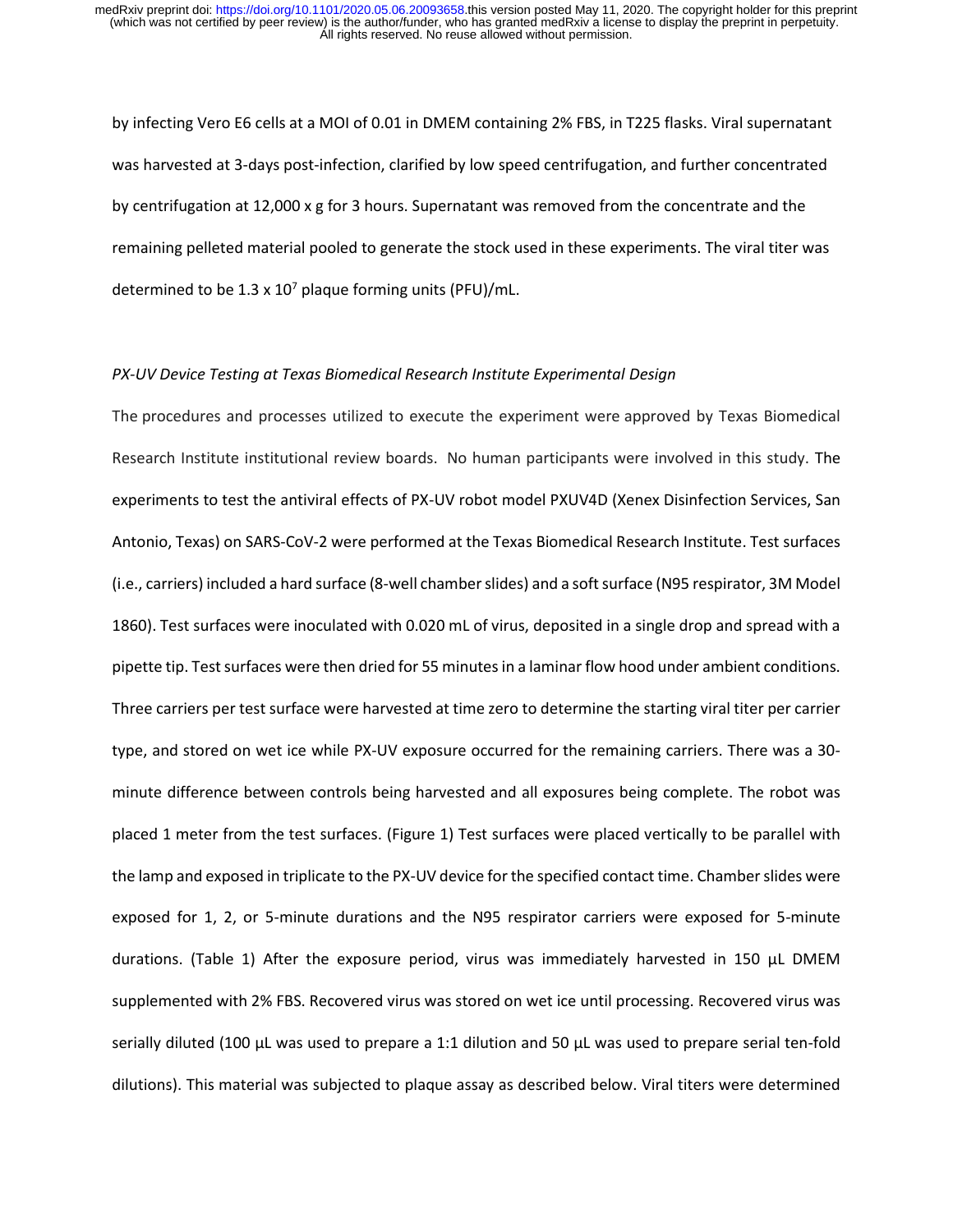as PFU/mL in starting material harvested from the carriers. Data was analyzed by authors RC, KA, and HS.

# **Figure 1. PX-UV Device**



# **Table 1. Experimental Design**

| Test<br>Microorganism | Test<br>Device         | Treatment<br><b>Distance</b> | <b>Test Surface</b>         | Contact Time | Number |
|-----------------------|------------------------|------------------------------|-----------------------------|--------------|--------|
| SARS-CoV-2            | <b>PX-UV</b><br>Device | 1 meter                      | <b>Chamber Slide</b>        | 0 minutes    | 3      |
|                       |                        |                              | <b>Chamber Slide</b>        | 1 minute     | 3      |
|                       |                        |                              | <b>Chamber Slide</b>        | 2 minutes    | 3      |
|                       |                        |                              | <b>Chamber Slide</b>        | 5 minutes    | 3      |
|                       |                        |                              | N95 Respirator<br>0 minutes |              | 3      |
|                       |                        |                              | N95 Respirator              | 5 minutes    | 3      |

\*SARS-CoV2: Severe Acute Respiratory Syndrome Coronavirus 2, PX-UV: Pulsed Xenon Ultraviolet

# *Determination of Viral Titers*

Viral titers were determined by plaque assay using a methylcellulose and crystal violet assay<sup>17,18</sup>. Vero E6 cells were seeded in 12-well tissue culture plates in DMEM (Gibco) with 10% heat-inactivated FBS (Gibco) at a density of 2 x 10<sup>5</sup> cells per well. Positive control samples (i.e., material from slide and N95 respirator with no UV exposure) were serially diluted ten-fold and test samples were diluted 1:1 and serially ten-fold. Dilutions were prepared in DMEM containing 2% FBS. Media were removed from the plates and 100µL of each dilution was added to the corresponding well in duplicate. A negative control plate was prepared as well. The plates were incubated for one hour at 37°C with 5% CO<sub>2</sub>, with constant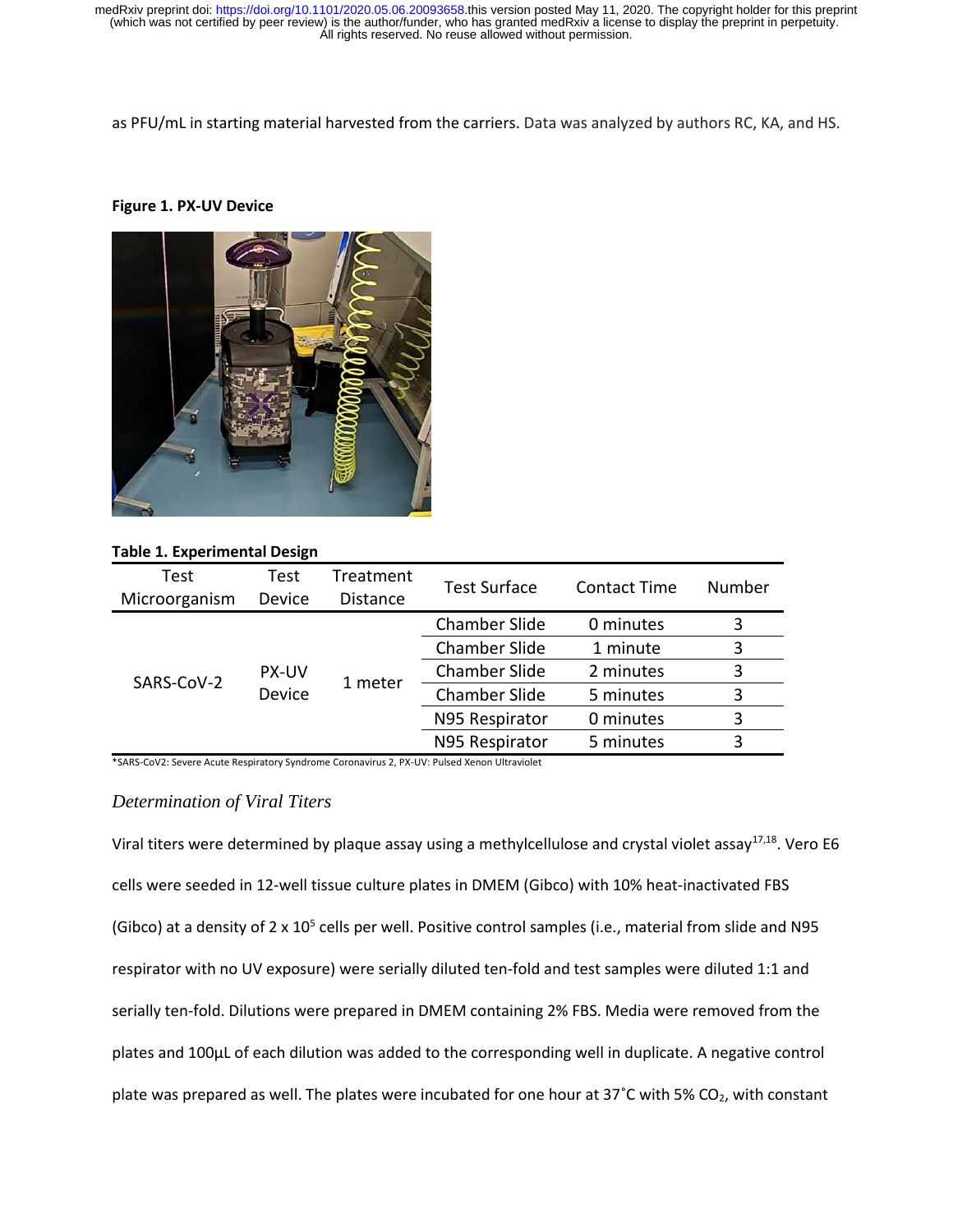rocking. After incubation, media were removed from the wells and a 2mL primary overlay consisting of DMEM with 2% heat-inactivated FBS and 30% methylcellulose (Sigma-Aldrich) was added. Plates were then incubated at 37°C with 5% CO<sub>2</sub> for three days. After three days, the overlay was removed and 10% neutral buffered formalin (Sigma-Aldrich) was added to each well to fix the cells. After fixation, formalin was removed and the plates were washed in 1X PBS (Gibco). To stain the plates, approximately 500uL of crystal violet stain (Ricca Chemical Company) were added to each well and plates were incubated at room temperature for 10 minutes. Then, the plates were washed in fresh water and allowed to air dry before plaques were counted to determine a final titer. (Figure 2)

# **Figure 2. Images of Stained Cells Inoculated with Materials from Exposed and Control Carrier, from N95 Respirator Testing**

Material from N95 respirator, Positive Control, SARS-CoV-2 post 5 minute exposure

#### **Results**

The controls for the hard surfaces carriers averaged a titer of 6.20 PFU/mL ( $Log_{10}$ ). In contrast, the PX-UV exposed hard surfaces had 2.67 PFU/mL (Log<sub>10</sub>) (3.56 Log<sub>10</sub> reduction,99.97%), <1.66 PFU/mL  $($ Log<sub>10</sub> $)$ (>4.54 Log<sub>10</sub> reduction, 99.997%), and <2.08 PFU/mL  $($ Log<sub>10</sub> $)$ (>4.12 Log<sub>10</sub> reduction, 99.992%) at 1,

2 and 5-minute PX-UV exposure, respectively (Table 2). The detection threshold of the experimental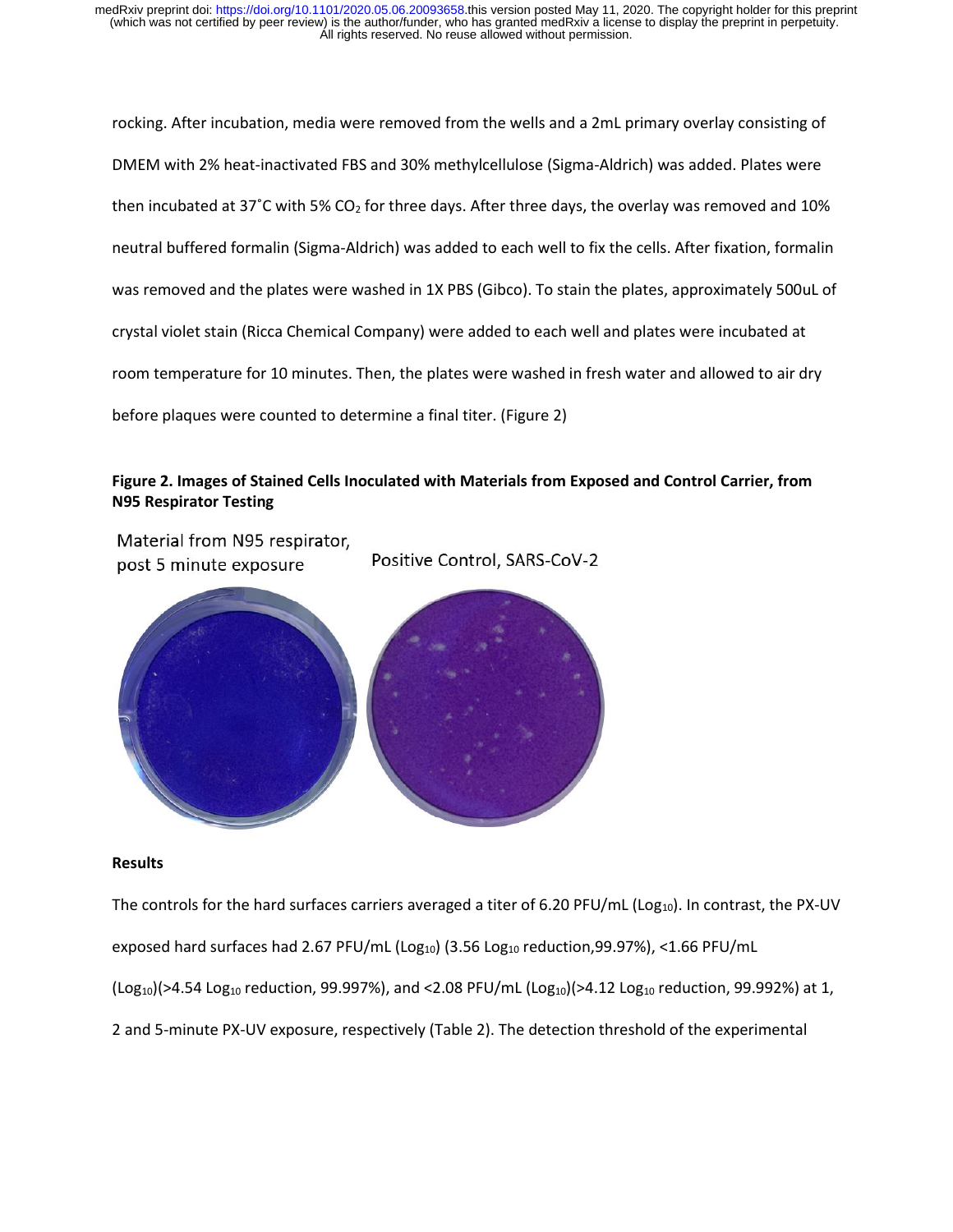methods was 1.3 PFU/mL ( $Log_{10}$ ) and that value was inserted when the levels of SARS-CoV-2 on the

carriers were undetectable.

| <b>Test Surface</b> | <b>UV-C Exposure</b><br>Time [minutes] | Viral Titer [PFU/mL (Log <sub>10</sub> )]<br>per Carrier |       |       | Average | % reduction | Log <sub>10</sub> Reduction Relative<br>to Respective Controls |
|---------------------|----------------------------------------|----------------------------------------------------------|-------|-------|---------|-------------|----------------------------------------------------------------|
|                     |                                        |                                                          |       |       |         |             |                                                                |
| Slide               | 0                                      | 6.04                                                     | 6.28  | 6.28  | 6.20    | N/A         | N/A                                                            |
| Slide               |                                        | 3                                                        | 2.45  | 2.56  | 2.67    | 99.97%      | 3.53                                                           |
| Slide               |                                        | 2.38                                                     | < 1.3 | < 1.3 | < 1.66  | >99.997%    | >4.54                                                          |
| Slide               |                                        | < 1.3                                                    | 2.15  | 2.8   | 2.08    | >99.992%    | >4.12                                                          |

#### **Table 2. Impact of PX-UV on SARS-CoV-2 Inoculated onto Hard Surfaces**

\*UV-C: Ultraviolet C light, PFU: Plaque forming units

Next, we evaluated the impact of PX-UV on SARS-CoV-2 inoculated on N95 respirators. Control titers averaged at 6.35 PFU/mL (Log<sub>10</sub>). Inoculated N95 respirators exposed to 5 minutes of PX-UV showed  $\le$ 1.56 PFU/mL (Log<sub>10</sub>), or a >4.79 Log<sub>10</sub> reduction (99.998%)(Table 3). The detection threshold of the experimental methods was 1.3 PFU/mL (Log<sub>10</sub>) and that value was inserted when the levels of SARS-CoV-2 on the carriers were undetectable.

# **Table 3. Impact of PX-UV on SARS-CoV-2 Inoculated on N95 Respirators**

| <b>Test Surface</b> | <b>UV-C Exposure</b><br>Time [minutes] | Viral Titer [PFU/mL (Log <sub>10</sub> )]<br>per Carrier |       |      | Average | % reduction | Log <sub>10</sub> Reduction Relative |
|---------------------|----------------------------------------|----------------------------------------------------------|-------|------|---------|-------------|--------------------------------------|
|                     |                                        |                                                          |       |      |         |             | to Respective Controls               |
| N95 Respirator      |                                        | 6.84                                                     | 6.04  | 6.18 | 6.35    | N/A         | N/A                                  |
| N95 Respirator      |                                        | < 1.3                                                    | < 1.3 | 2.08 | <1.56   | >99.998%    | >4.79                                |

\*UV-C: Ultraviolet C light, PFU: Plaque forming units

### **Discussion**

The results from our study demonstrate that the rapid disinfection times from PX-UV devices can effectively reduce the viable load of SARS-CoV-2 in a laboratory setting on both chamber slides and N95 respirators. To our knowledge, this PX-UV device is the first no-touch disinfection system to show efficacy directly against SARS-CoV-2 on hard surfaces. UV-C has been the most common method of PPE disinfection in response to the pandemic, despite conflicting data regarding its efficacy. Our study is also the first to demonstrate that PX-UV specifically is effective in reducing SARS-CoV-2 on N95 respirators.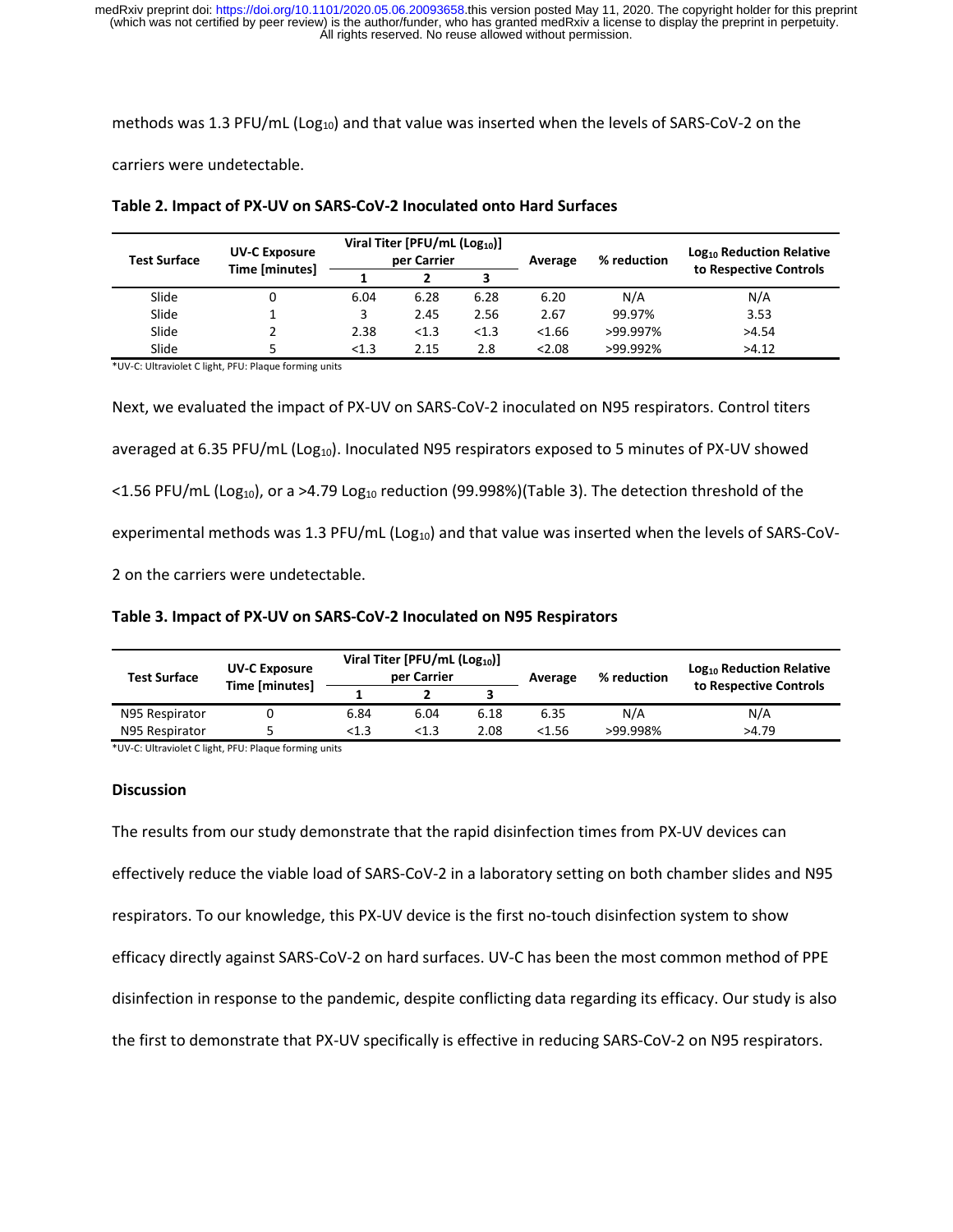The results of tests demonstrating that disinfection with PX-UV will not impact the fit or function of the respirators are available from the respirator manufacturer $^{19}$ .

Use of PX-UV is not a novel concept and has been deployed for HAI prevention, including multidrugresistant organisms (MDROs) such as methicillin-resistant *Staphylococcus aureus* (MRSA) and Clostridioides difficile <sup>20-23</sup>. The device is most commonly used during the terminal cleaning of patient rooms, after manual disinfection using an EPA-registered disinfectant. With SARS-CoV-2, there will be additional target areas for disinfection. Given that emergency departments (EDs) and SARS-CoV-2 testing centers are the primary sites for triage and evaluation of suspected SARS-CoV-2 patients, use of PX-UV should be considered throughout these areas; including triage, patient rooms, radiology suites, and patient bathrooms. Considering the potential for secondary transmission, non-patient care areas (i.e., lobbies, waiting rooms, staff break rooms, cafeterias and staff on-call rooms) should be considered for disinfection as well. Portable medical equipment (PME) also should also be considered as possible vectors for transmitting SARS-CoV-2. Equipment such as mobile workstations, vital signs machines, wheel chairs, and intravenous (IV) pumps, can become heavily contaminated with routine use<sup>24,25</sup>. Disinfection of PME with a PX-UV device resulted in a 94% reduction in bacterial load<sup>26</sup>. Our demonstration that brief cycles of PX-UV disinfection are effective in decreasing SARS-CoV-2 attests the feasibility of its use in these settings.

Our study has several limitations. We did not evaluate the direct effect of PX-UV on existing healthcare environmental contamination, but rather high virion concentration in a laboratory setting. Our inoculum exceeds the level of SARS-CoV-2 contamination that would be seen in a routine clinical healthcare environment. It is likely that in such clinical environments, the impact of the PX-UV in reducing environmental bioburden would be even greater.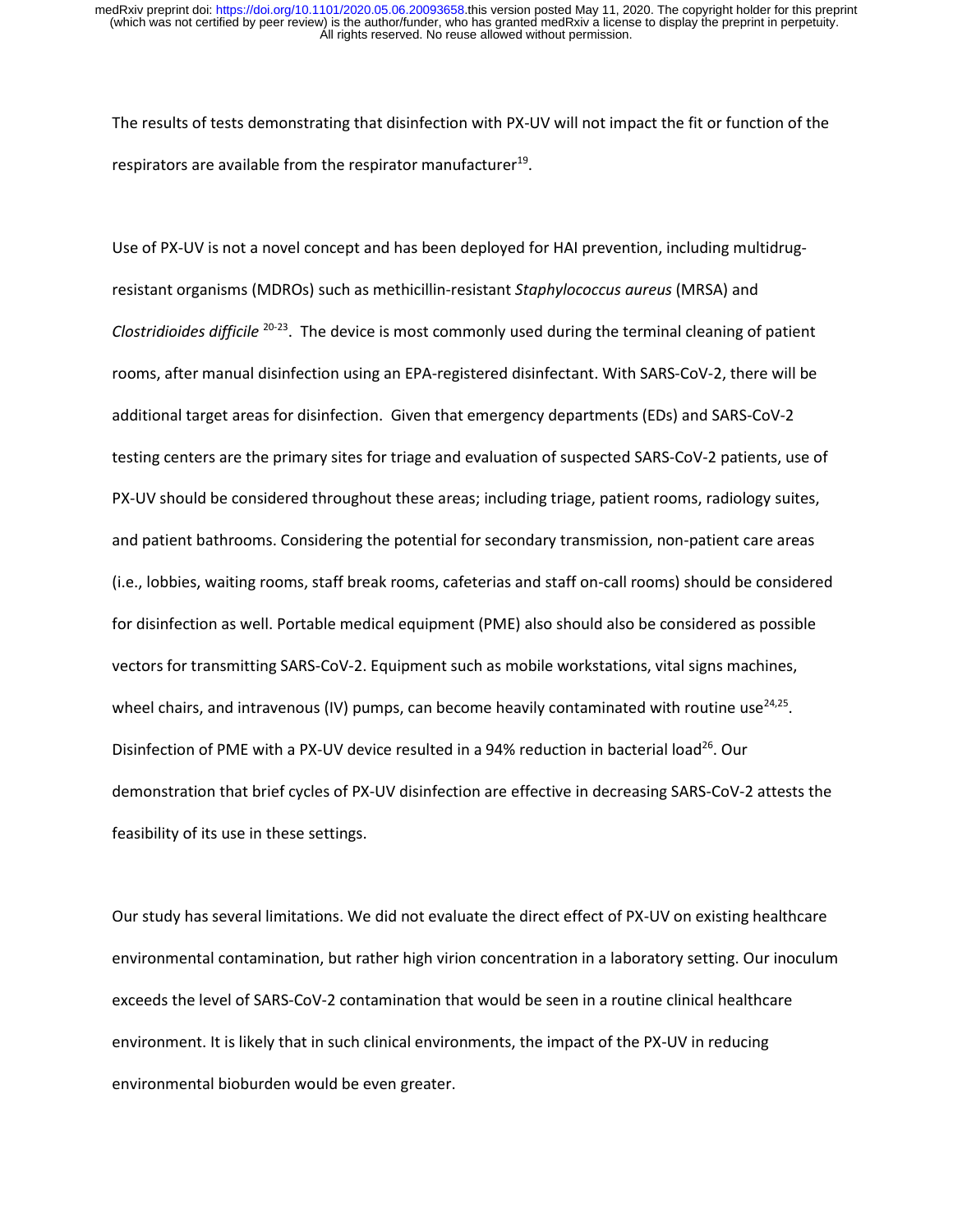The results from our study cannot be generalized to other UV light sources because UV-C from a PX-UV system is fundamentally different from that produced by other UV disinfection systems that rely on lowpressure mercury vapor lamps or light emitting diode (LED) sources<sup>27</sup>. UV-C from a PX-UV system produces broad-spectrum wavelength light that covers the entire germicidal UV spectrum, from 200-280 nanometers (nm)<sup>28</sup>, potentially creating more viricidal effect than the wavelengths produced by these other narrow spectrum sources<sup>29</sup>.

# **Conclusion**

We found that PX-UV significantly reduces SARS-CoV-2 on hard surfaces and N95 respirators. With the potential to rapidly disinfectant environmental surfaces and N95 respirators, PX-UV devices are a promising technology for the reduction of environmental and PPE bioburden and to enhance both HCW and patient safety by reducing the risk of exposure to SARS-CoV-2.

# **Sponsorship**

Funding for the laboratory testing was provided by Xenex Disinfection Services, Inc.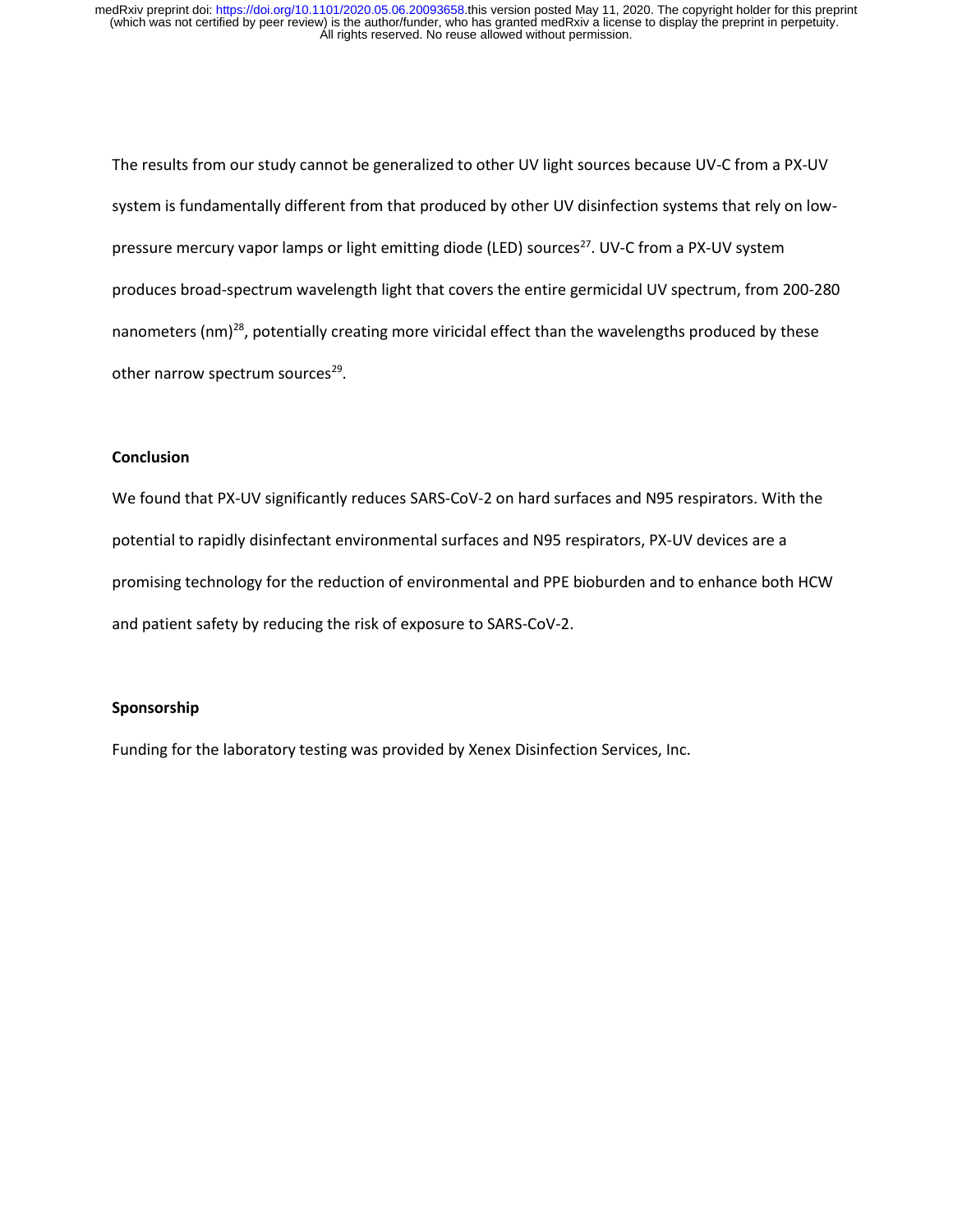# **References**

1. Santarpia JL, Rivera DN, Herrera V, et al. Transmission Potential of SARS-CoV-2 in Viral Shedding Observed at the University of Nebraska Medical Center. medRxiv 2020:2020.03.23.20039446.

2. Ong SWX, Tan YK, Chia PY, et al. Air, Surface Environmental, and Personal Protective Equipment Contamination by Severe Acute Respiratory Syndrome Coronavirus 2 (SARS-CoV-2) From a Symptomatic Patient. Jama 2020;323:1610-2.

3. Guo ZD, Wang ZY, Zhang SF, et al. Aerosol and Surface Distribution of Severe Acute Respiratory Syndrome Coronavirus 2 in Hospital Wards, Wuhan, China, 2020. Emerging infectious diseases 2020;26.

4. Gudbjartsson DF, Helgason A, Jonsson H, et al. Spread of SARS-CoV-2 in the Icelandic Population. The New England journal of medicine 2020.

5. Gu J, Han B, Wang J. COVID-19: Gastrointestinal Manifestations and Potential Fecal–Oral Transmission. Gastroenterology 2020;158:1518-9.

6. Jiang X, Luo M, Zou Z, Wang X, Chen C, Qiu J. Asymptomatic SARS-CoV-2 infected case with viral detection positive in stool but negative in nasopharyngeal samples lasts for 42 days. Journal of Medical Virology 2020;n/a.

7. Xiao F, Tang M, Zheng X, Liu Y, Li X, Shan H. Evidence for Gastrointestinal Infection of SARS-CoV-2. Gastroenterology 2020;158:1831-3.e3.

8. van Doremalen N, Bushmaker T, Morris DH, et al. Aerosol and Surface Stability of SARS-CoV-2 as Compared with SARS-CoV-1. The New England journal of medicine 2020.

9. Dowell SF, Simmerman JM, Erdman DD, et al. Severe Acute Respiratory Syndrome Coronavirus on Hospital Surfaces. Clinical Infectious Diseases 2004;39:652-7.

10. Khan RM, Al-Dorzi HM, Al Johani S, et al. Middle East respiratory syndrome coronavirus on inanimate surfaces: A risk for health care transmission. American journal of infection control 2016;44:1387-9.

11. Otter JA, Donskey C, Yezli S, Douthwaite S, Goldenberg SD, Weber DJ. Transmission of SARS and MERS coronaviruses and influenza virus in healthcare settings: the possible role of dry surface contamination. The Journal of hospital infection 2016;92:235-50.

12. Xiao S, Li Y, Wong T-W, Hui DSC. Role of fomites in SARS transmission during the largest hospital outbreak in Hong Kong. PloS one 2017;12:e0181558-e.

13. Cai J, Sun W, Huang J, Gamber M, Wu J, He G. Indirect Virus Transmission in Cluster of COVID-19 Cases, Wenzhou, China, 2020. Emerging infectious diseases 2020;26.

14. Moriarty LF, Plucinski MM, Marston BJ, et al. Public Health Responses to COVID-19 Outbreaks on Cruise Ships - Worldwide, February-March 2020. MMWR Morbidity and mortality weekly report 2020;69:347-52.

15. Carling PC, Parry MM, Rupp ME, Po JL, Dick B, Von Beheren S. Improving cleaning of the environment surrounding patients in 36 acute care hospitals. Infection control and hospital epidemiology : the official journal of the Society of Hospital Epidemiologists of America 2008;29:1035- 41.

16. Strategies for Optimizing the Supply of N95 Respirators: Contingency Capacity Strategies. 2020. (Accessed March 23, 2020, a[t https://www.cdc.gov/coronavirus/2019-ncov/hcp/respirators](https://www.cdc.gov/coronavirus/2019-ncov/hcp/respirators-strategy/contingency-capacity-strategies.html)[strategy/contingency-capacity-strategies.html.](https://www.cdc.gov/coronavirus/2019-ncov/hcp/respirators-strategy/contingency-capacity-strategies.html))

17. Wang S, Sakhatskyy P, Chou T-HW, Lu S. Assays for the assessment of neutralizing antibody activities against Severe Acute Respiratory Syndrome (SARS) associated coronavirus (SCV). Journal of Immunological Methods 2005;301:21-30.

18. Tan ELC, Ooi EE, Lin C-Y, et al. Inhibition of SARS coronavirus infection in vitro with clinically approved antiviral drugs. Emerging infectious diseases 2004;10:581-6.

19. Decontamination Methods for 3M N95 Respirators. 2020. (Accessed April 16, 2020, at